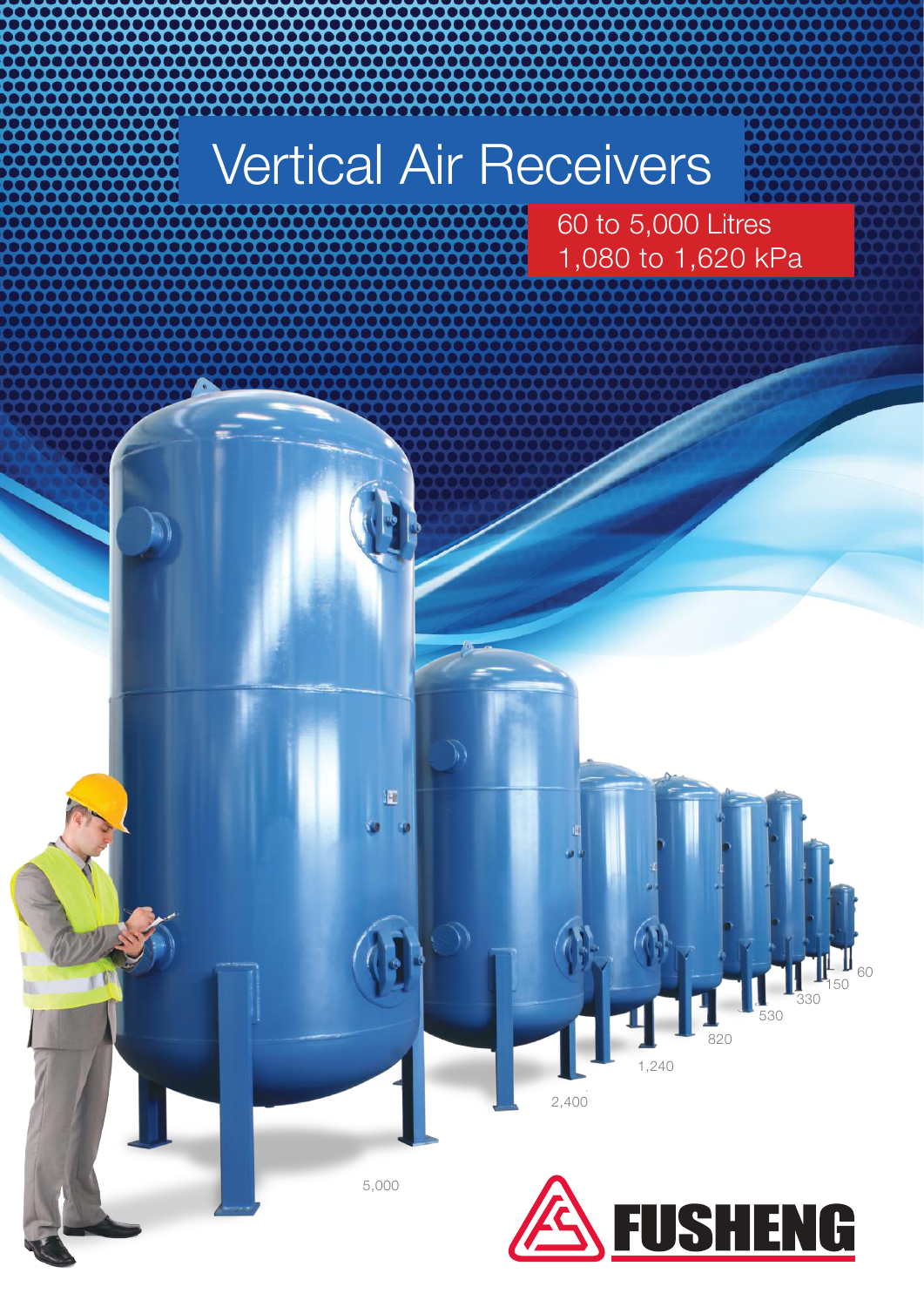Fusheng offers a popular range of vertical air receivers that are specifically designed for use in industrial compressed air systems. These premium quality pressure vessels are exclusively made in our own factory that is ISO 9001 compliant.



Customers can save time and money when purchasing a vertical air receiver by selecting from our extensive stock of competitively priced pressure vessels that are available for immediate delivery off-the-shelf in Australia.

## Features and Benefits

- Designed and manufactured in accordance with Australian Standard AS 1210-2010.
- Manufacturer's Data Report provided in accordance with AS 4458-1997.
- WH&S Registered Design approved for workplace use in all Australian States and Territories.
- Industry preferred socket sizes and placement. Reinforced vessel support attachments.
- Dual inlet and outlet ports allow ideal installation layouts with minimum piping.
- External surfaces abrasive blast cleaned, primed and finish coated in two-pack polyurethane paint.
- Dulux® Process Blue colour indicates compressed air content in accordance with AS 1345-1995.
- Individually packed in a horizontal position inside a full timber crate with plastic bag cover.
- Design optimized for ease and safety of handling, transport, storage and installation.









*Dished End Forming ≤ 1,240 Litres Dished End Surface Finish ≤ 1,240 Litres*



*Dished End Flanging 2,400 & 5,000 Litres Dished End Surface Finish 2,400 & 5,000 Litres*



*Longitudinal Joint Welding Hydrostatic Pressure Testing*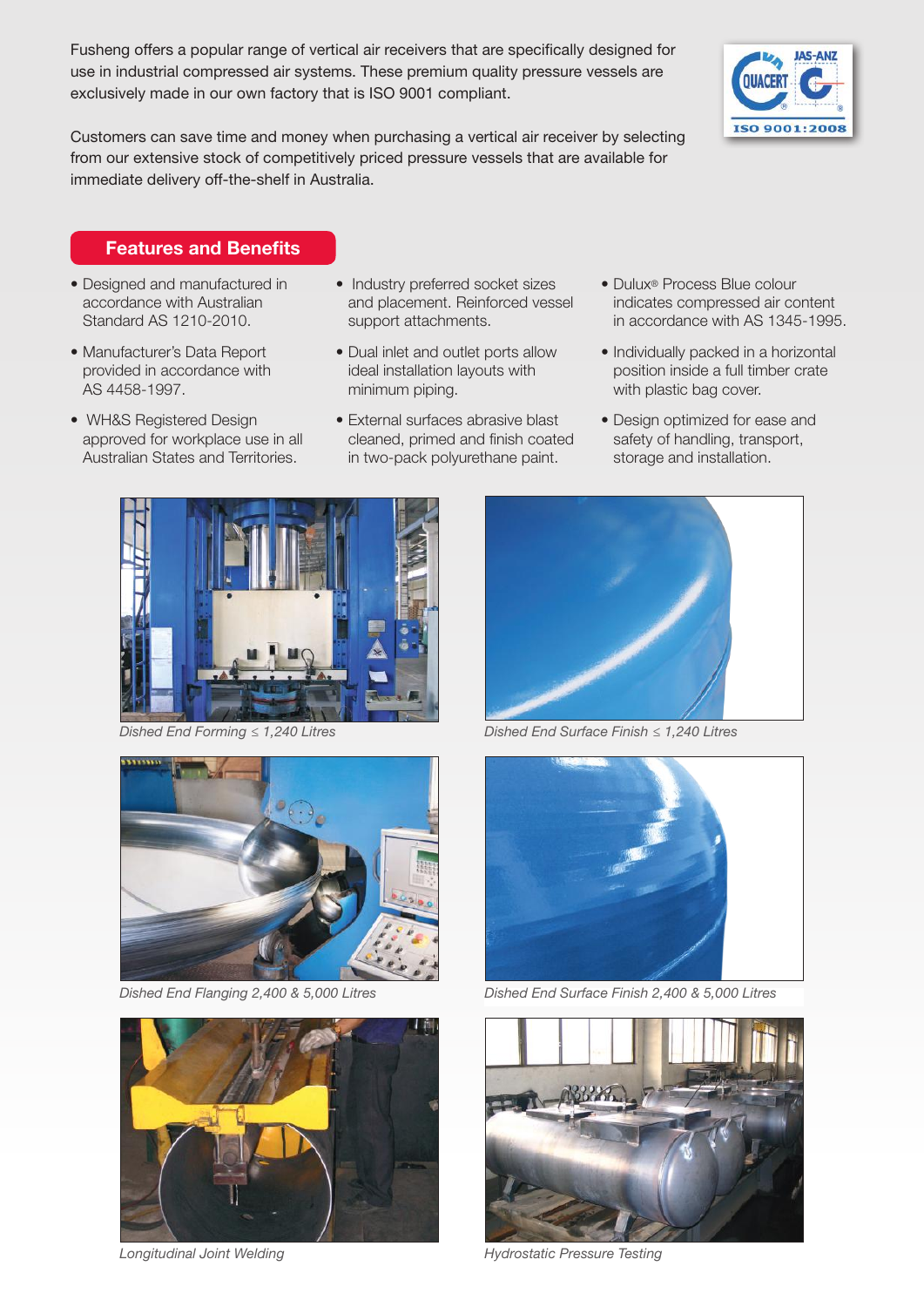

*Spray Painting*

*Timber Crate Packaging*



*Standard Pallet Racking Storage ≤ 1,240 Litres*



## Air Receiver Specifications

| <b>Product Code</b> | <b>Volume</b> | <b>Design</b><br><b>Pressure</b> |     | <b>Dimensions &amp; Weight</b> |       |       |       |     |     |     |       |              |                |                |     |                |          |          |       |
|---------------------|---------------|----------------------------------|-----|--------------------------------|-------|-------|-------|-----|-----|-----|-------|--------------|----------------|----------------|-----|----------------|----------|----------|-------|
|                     |               |                                  |     | $\overline{A}$                 | B     | C     | D     | E   | F   | G   | н     | J            | K              |                | M   | N              | <b>P</b> | $\bf{0}$ | Wt.   |
|                     | <b>Litres</b> | kPa                              | psi | mm                             | mm    | mm    | mm    | mm  | mm  | mm  | mm    | inch         | inch           | inch           | mm  | inch           | mm       | mm       | kg    |
| FS V60-1485         | 60            | 1,485                            | 215 | 325                            | 1,115 | 515   | 350   | 365 | 249 | 750 | 650   | 1/2          | N/A            | 3/4            | 120 | 1/4            | 14       | 300      | 33    |
| FS V150-1235        | 150           | 1,235                            | 179 | 390                            | 1.700 | 750   | 450   | 375 | 254 | 620 | 1.200 | 1/2          | 3/4            | $1 - 1/2$      | 150 | 1/2            | 14       | 388      | 68    |
| FS V150-1620        | 150           | 1,620                            | 235 | 390                            | 1,700 | 750   | 450   | 375 | 254 | 620 | 1,200 | 1/2          | 3/4            | $1 - 1/2$      | 150 | 1/2            | 14       | 388      | 81    |
| FS V330-1215        | 330           | 1,215                            | 176 | 490                            | 2,210 | 780   | 900   | 405 | 254 | 825 | 1,650 | 1/2          | 3/4            | $1 - 1/2$      | 150 | 1/2            | 14       | 505      | 131   |
| FS V330-1505        | 330           | 1,505                            | 218 | 490                            | 2,210 | 780   | 900   | 405 | 254 | 825 | 1,650 | 1/2          | 3/4            | $1 - 1/2$      | 150 | 1/2            | 14       | 505      | 154   |
| FS V530-1215        | 530           | 1,215                            | 176 | 640                            | 2,140 | 820   | 750   | 445 | 254 | 750 | 1.500 | 1/2          | 3/4            | $\overline{2}$ | 150 | 1/2            | 18       | 645      | 205   |
| FS V820-1220        | 820           | 1,220                            | 177 | 780                            | 2,215 | 875   | 720   | 500 | 250 | 735 | 1,470 | 3/4          | 3/4            | $\overline{2}$ | 150 | 1/2            | 18       | 785      | 334   |
| FS V820-1560        | 820           | 1.560                            | 226 | 780                            | 2,215 | 875   | 720   | 500 | 250 | 735 | 1.470 | 3/4          | 3/4            | $\overline{2}$ | 150 | 1/2            | 18       | 785      | 415   |
| FS V1240-1100       | 1,240         | 1.100                            | 160 | 975                            | 2,213 | 889   | 690   | 514 | 245 | 720 | 1,440 | 3/4          | $\mathbf{1}$   | $\overline{2}$ | 150 | 3/4            | 18       | 967      | 468   |
| FS V1240-1395       | 1,240         | 1,395                            | 202 | 975                            | 2,213 | 889   | 690   | 514 | 245 | 720 | 1.440 | 3/4          | $\mathbf{1}$   | $\overline{2}$ | 150 | 3/4            | 18       | 967      | 548   |
| FS V2400-1080       | 2,400         | 1,080                            | 157 | 1,160                          | 2,870 | 1,015 | 1,100 | 615 | 245 | 900 | 1,900 | $\mathbf{1}$ | $\mathbf{1}$   | 3 E            | 200 | $\overline{1}$ | 20       | 1,350    | 858   |
| FS V5000-1145       | 5,000         | 1,145                            | 166 | 1,455                          | 3,705 | 1,095 | 1,780 | 695 | 245 | 900 | 2,580 | 1            | $\overline{1}$ | 4 E            | 250 | $\mathbf{1}$   | 20       | 1,665    | 1,657 |

• Compressed air 0-100°C.

• Compressed nitrogen 0-90°C.

• Inspection openings and nameplate not shown for clarity.

• All sockets are BSPP (British Standard Pipe Parallel).

• All flanges are Table E per AS 2129-2000.

• Stationary duty only.